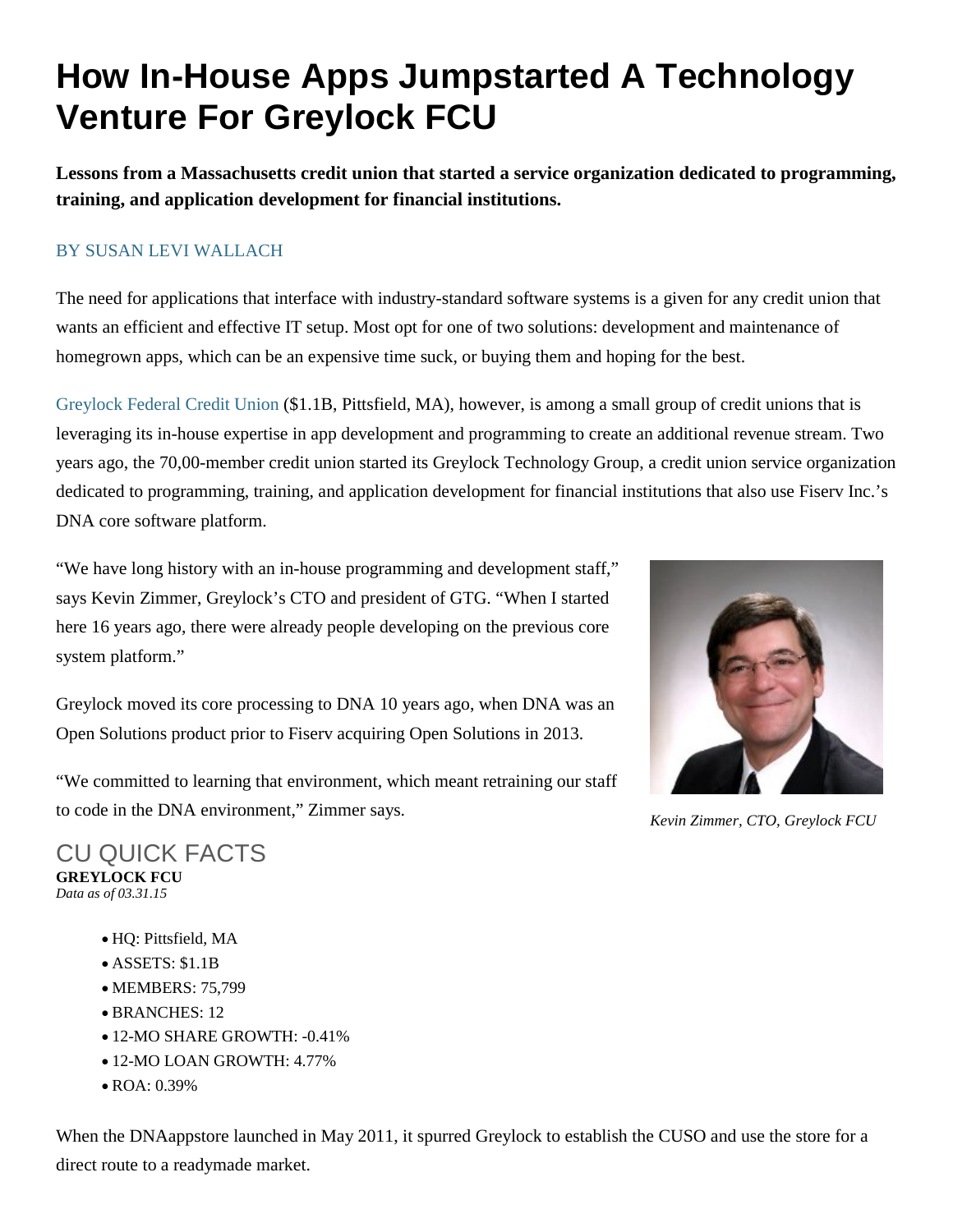"I'd been looking for different ways to create a technology CUSO," Zimmer says. "It wasn't until DNAppstore came along that I decided it was what we were going to do."

According to Zimmer, the benefits of GTG are many. The CUSO allows the credit union to do the things its members want on its own timetable. That's important in an environment where speed to market is huge. And Greylock has found the CUSO is cost effective.

"Yes, there's investment in people we need on staff and in training and in the development environment," says the CTO. "But we find that buying customization is even more expensive."

When Greylock became a DNAappstore developer, it already had a suite of nine apps ready to go. Today, GTG has 14 applications available through the DNAappstore. It also offers six reporting programs. In addition, GTG develops custom applications through its direct consulting work with clients and has dozens of custom reports available for direct licensing.

"We thought being able to tweak a system is where it's all at," Zimmer says. "There is a lot of flexibility in the DNA system, but to get out of what we want to get out takes some highly skilled people."

*Don't reinvent the wheel. Get rolling on important initiatives using documents, policies, and templates borrowed from fellow credit unions. Pull them off the shelf and tailor them to your needs. Visit Callahan's [Executive Resource Center](http://www.creditunions.com/leadership-dashboard/) today.*

As software gets more complicated, the number of highly specialized software packages keeps increasing. And they all need to talk to one another.

Zimmer says this is "a huge problem" and characterizes real-time integration between applications as a goal but, for many financial institutions, a struggle.

"With so many systems operating, how do you have a system record?" Zimmer says. "When you have 50 systems, which one do you go to in order to get the picture you want? We funnel everything to the core system, which means integrating all the other systems with it. A lot of that is happening in real-time. This world we live in — everyone expects everything to happen right now. There is no patience."

This sense of urgency might be why GTG was profitable from its first year. Fiserv's DNA is in wide enough use to create healthy demand for plug-and-play third-party applications. Through the Appstore, GTG has made 200 sales to 32 financial institutions and one data-processing center serving 135 financial institutions. Plus. GTG works directly with 10 financial institutions.

*Find your next partner in [Callahan's online Buyer's Guide.](http://www.creditunions.com/connect/buyers-guide/) Browse hundreds of supplier profiles by name, keyword, or service area.*